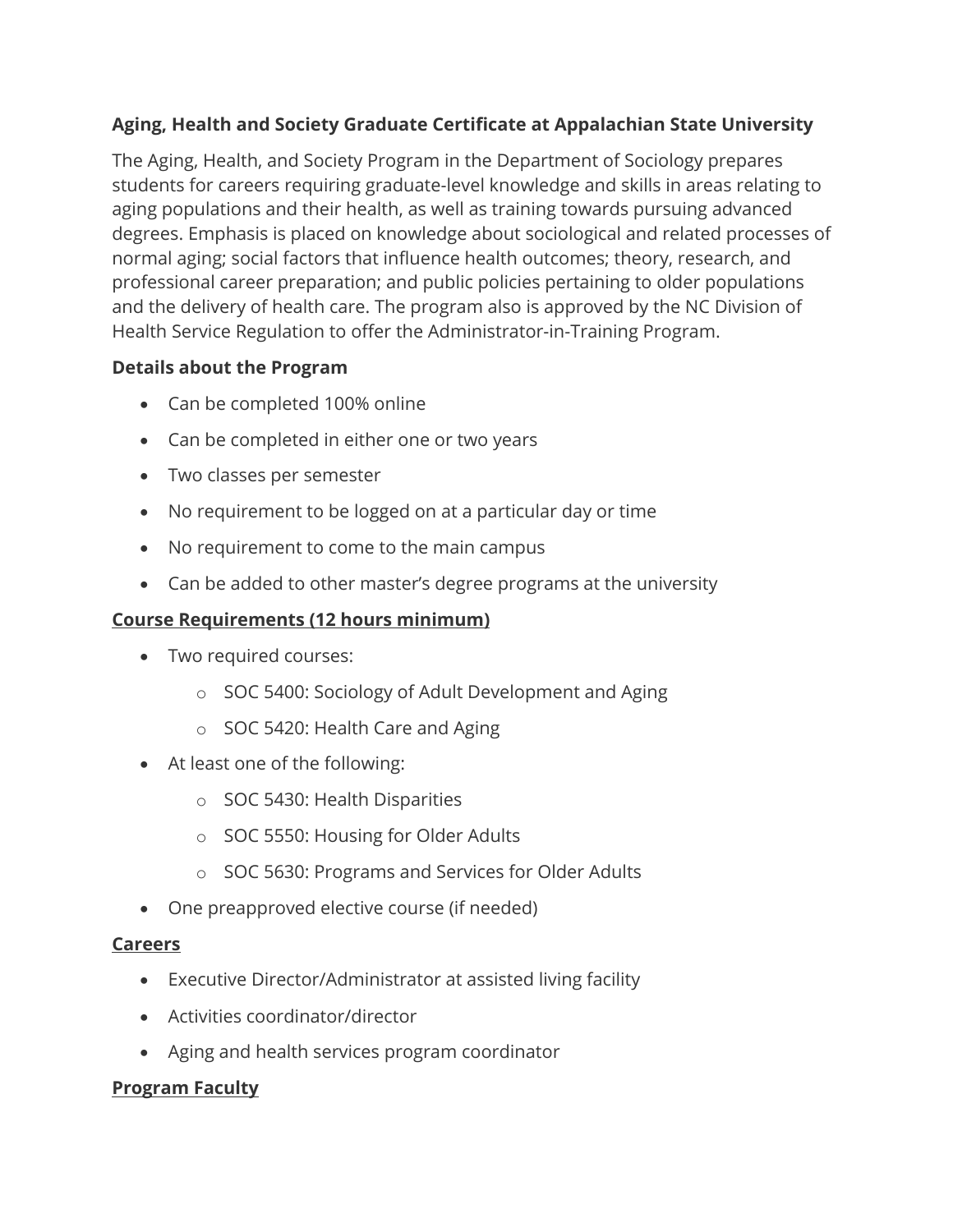- Dr. David Russell
- Dr. Anastacia Schulhoff
- Dr. Juhee Woo
- Dr. Matthew Wright

## **Alumni Profile**

## **Vanessa Hensley, Alumni of the Aging, Health and Society Graduate Certificate**



# *Why did you pursue the Graduate Certificate in Aging, Health and Society? What did you learn through this program?*

During my undergraduate studies in Sociology at Appalachian State, I took a Gerontology class which ignited a passion for wanting to work with older adults. After graduating with a Bachelors in Sociology, I decided to pursue a career in long term care administration. The Graduate Certificate in Aging, Health and Society allowed me to not only expand my knowledge of aging and resources for older adults but I was able to obtain my Assisted Living Administrators License by completing the AIT training program at App and finishing an internship at Deerfield Ridge Assisted Living.

# *What positions have you held since completing the program? What is your current position? What are your career goals?*

Since completing my Graduate Certificate at App State, I have secured my dream job as the Administrator at Appalachian Brian Estates here in Boone and went on to pursue a Master's Degree in Gerontology from UNCG. I hope to one day teach Gerontology in some capacity in hopes that I can inspire the younger generation to better understand aging and want to work with older adults.

#### **Admission Requirements**

• Online application to graduate school